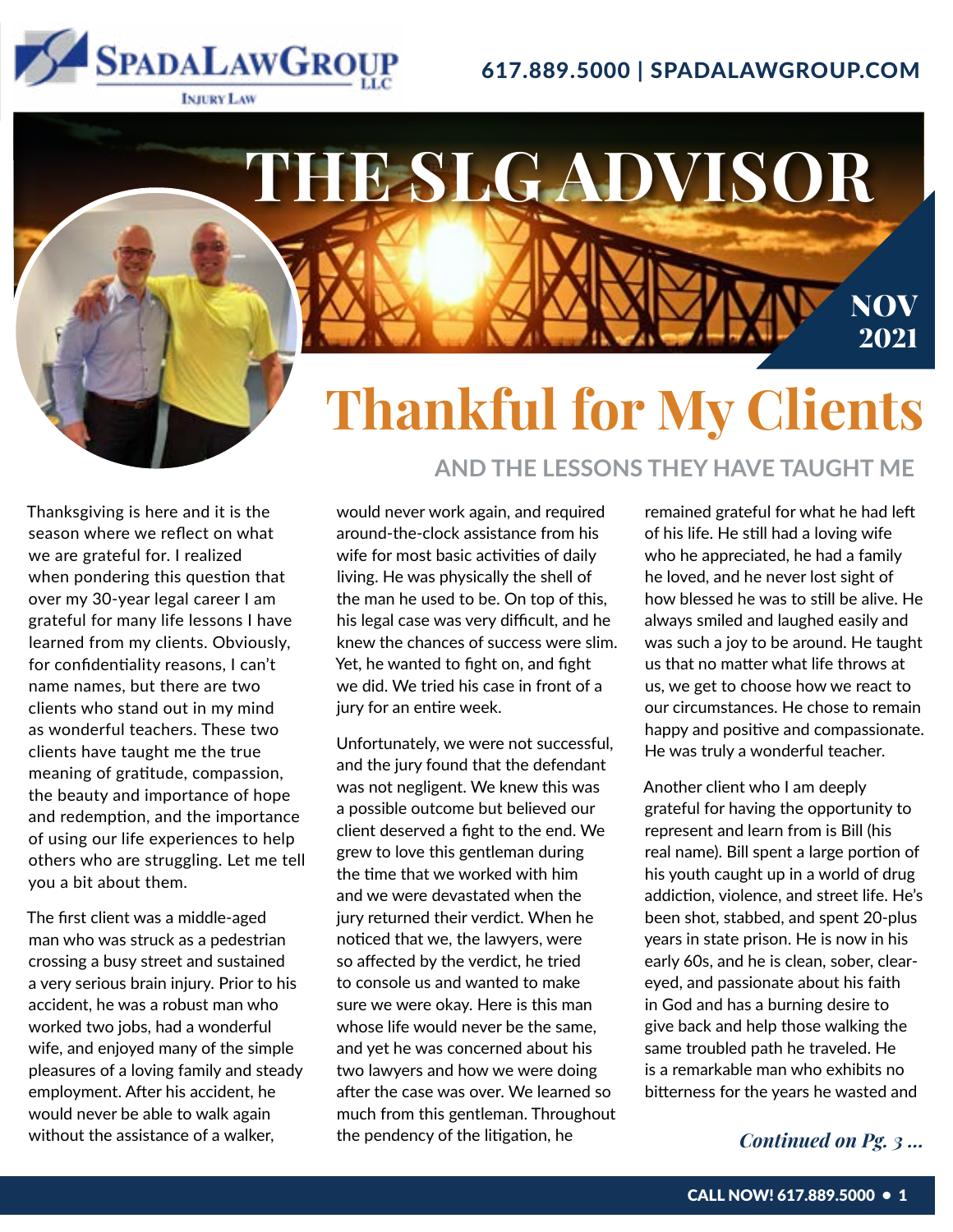# Ro's Delicious Stuffed Artichokes



### INGREDIENTS

- 2 sticks salted butter
- ½ onion, diced (Vidalias are the best)
- Elephant garlic clove
- 1 cup extra virgin olive (divided)
- Loaf of stale Italian or French bread (no sesame seed), cut up

### DIRECTIONS

### **Stuffing Prep:**

Make stuffing in a large sauté pan. Put butter, diced onion, and garlic in the pan. Drizzle some olive oil over the mix, then add cut-up, stale bread to the pan. Squeeze a whole lemon over the mixture before adding some fresh parsley and Italian breadcrumbs. Slowly pour some chicken broth into the pan, so you can control the moisture. Now add salt and pepper to taste, and just keep tossing with a spatula until light and fluffy.

### **Prepping the Artichokes:**

Use scissors to cut off the thorny tips of the artichokes. Cut the stem so the artichokes can sit flat in the pan without falling over. Drizzle with lemon, olive oil, and salt.

- 1 whole lemon
- Fresh parsley
- 2 cups of Italian breadcrumbs
- $1\frac{1}{2}$  cups of chicken broth
- Salt and pepper, to taste
- 6 artichokes

Now wrap each artichoke in a wet paper towel and then plastic wrap.

Place 2–3 artichokes at a time into a microwave and cook on high for up to 6 minutes or until tender. Let cool.

**Stuffing the Artichokes:** Now hand-stuff all the

leaves of the artichoke with stuffing — including the middle! Put the artichokes in a roasting pan that has water in the bottom (about halfway up the artichoke), then cover with aluminum foil. Set oven to 375 F, place pan in the oven, and let the artichoke steam for 15 minutes.

Remove foil and light broil to brown the tops to a nice light-to-medium toast. Serve with a drizzle of lemon and more extra virgin olive oil.

# The MBTA's Strug

When the pandemic first hit, many employees began working remotely throughout Massachusetts. Then, at the height of the pandemic, more than a third of employed Americans began working primarily from home. Since people no longer traveled to their workplaces, the roads became clearer than ever before. That's when the Massachusetts Bay Transportation Authority (MBTA) saw an even greater decline.

As the end of the second year of the pandemic draws nearer, many employees have returned to the workplace and resumed their daily commutes. This has caused some of Massachusetts' biggest cities to become gridlocked, making driving more difficult than ever. As traffic has increased, so has the number of citations handed out by police officers this year. In fact, 20% of the 440,000 citations handed out through September were for speeding.

# Review of the Month



*"This was my first time ever needing a lawyer and someone recommended me to them. Let me just tell you they helped change my life. Not only were they responsive and good at what they did, but they were also kind and helpful every time I called or reached out to them. My case manager, Joan, was so incredibly helpful and kind. Every time I asked her a question about something I was confused about, she would thoroughly explain it and help walk me through it. I will definitely be recommending them to family and friends."*

*–Nicole A.*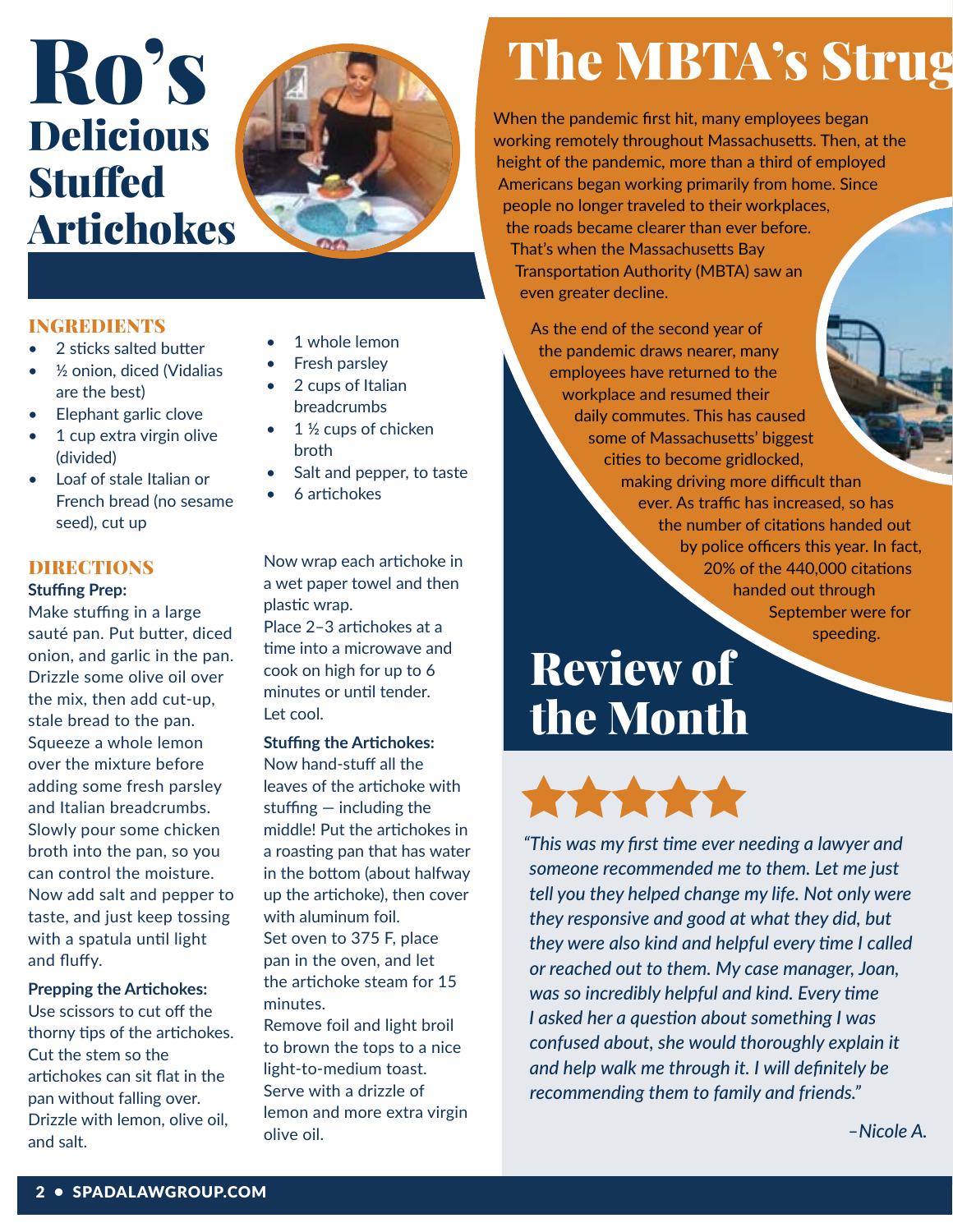## AN INCREASE IN TRAFFIC AND A DECREASE IN MASS TRANSIT

Even though people are returning to their workplaces, mass transit has still not bounced back. Before the pandemic, in February 2020, 1.2 million trips were taken on the T during an average weekday. In August, an average of 531,000 people rode the T on a daily basis. That's nearly a 56% decrease.

People who have returned to work are more likely to use their personal vehicles rather than ride the T and risk sitting in an enclosed space and chance their health. The Pioneer Institute has been tracking T ridership, and they believe that the transit system is on life-support. The Massachusetts Taxpayers Foundation warned that the T would require \$1.25 billion in annual revenue to meet operating and

capital needs. This is on top of the money the agency already received due to federal stimulus money.

Boston's mayoral candidates spent much time debating ways to make the T more popular. Candidate Michelle Wu has even proposed making rides on the T free while her competitor, Annissa Essaibi George, was requesting a "more thoughtful approach."

As the increased traffic continues to wear down the roads, delays may only get worse. It's causing many Bostonians to debate whether they should return to riding mass transit or not.

FORGET THE MISTAKE

REMEMBER THE LESSON

## **The Deadliest** Surgery in **History**

By the 'Fastest Knife in the West End'



If you needed surgery in the early 1800s, it could be a death sentence. Before anesthesia, patients were awake and lucid the entire time.

One of this era's greatest surgeons, Dr. Robert Liston, was named the "fastest knife in the West End" because he was known for performing surgeries very quickly. One fateful day, Dr. Liston cut through his patient's broken, infected leg with incredible speed — so incredible that he didn't realize he had cut off two of his assistant's fingers, too. The patient and assistant later died of gangrene.

But theirs were not the only deaths that day. In those days, people found amputations morbidly entertaining. When Dr. Liston grabbed one of his knives, he whipped it too closely to one spectator, slicing through his coat. While he didn't actually break the man's skin, the spectator thought he'd been stabbed and died of shock.

Today, it's the only known surgery with a 300% mortality rate.

### *... continued from Cover*

has a profound joy for the life that he still has. He has since helped so many people and looks at his past as a necessary education that gave him the unique tools and credentials to help others who may be walking the same dead-end path he once traveled. He

taught me that bad beginnings don't need to lead

to bad endings. I will never forget my work with this gentleman, and I'm grateful for the lessons he taught me about hope and redemption. He was a client but now I call him my friend.

There are so many other clients who have helped me become a better person over the years. If you are a former client reading this, I want to thank you for being a part of my continuing education in this thing we call life.

-Len Spada